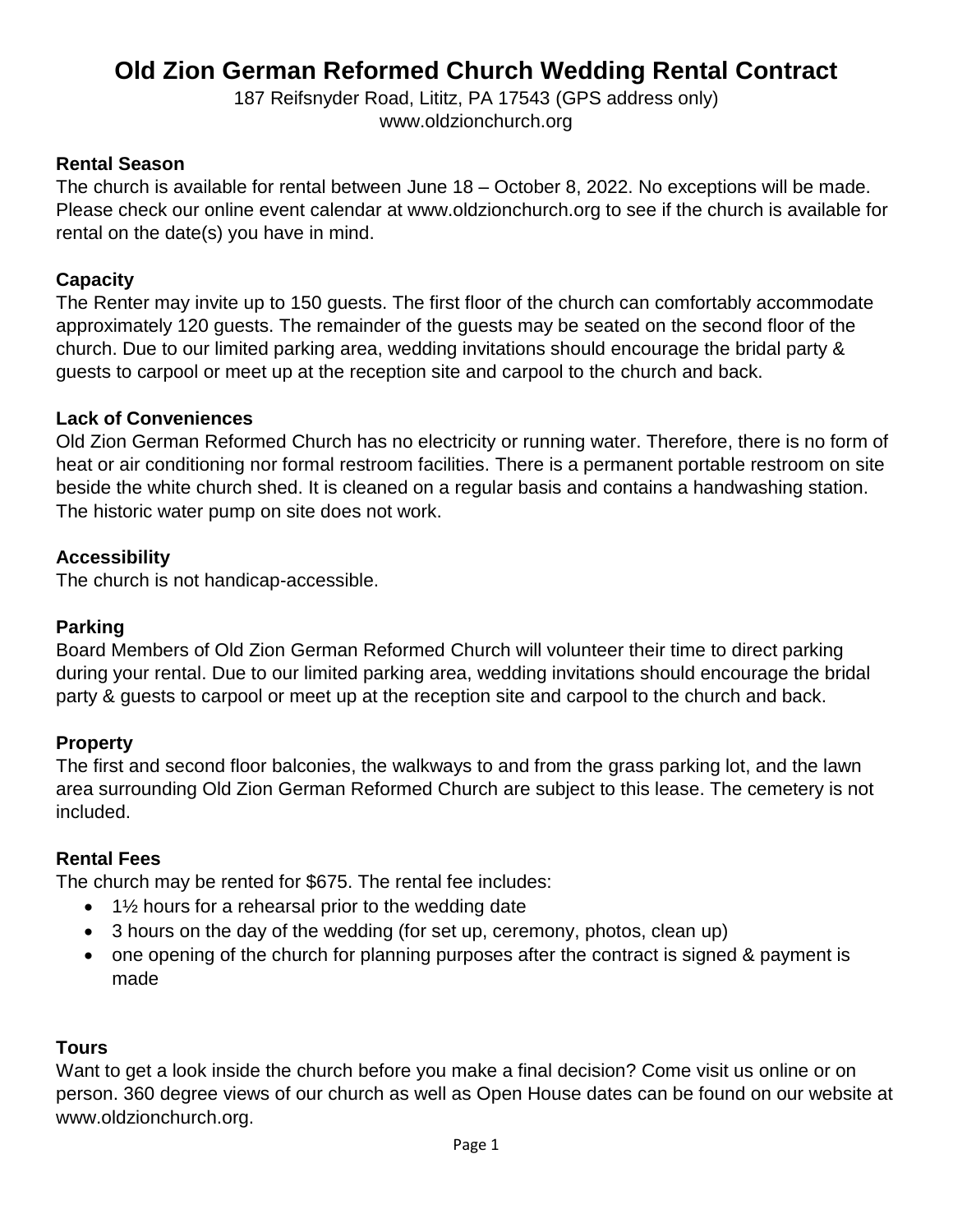187 Reifsnyder Road, Lititz, PA 17543 (GPS address only) [www.oldzionchurch.org](http://www.oldzionchurch.org/)

### **Securing a Rental**

Please check our online event calendar to see if the church is available for rental on the date(s) you have in mind. Go to [www.oldzionchurch.org.](http://www.oldzionchurch.org/) The church will not be considered 'reserved' until the Renter has submitted a completed & signed Wedding Rental Contract and our Treasurer has received payment in full. This Wedding Rental Contract may be completed online at [www.oldzionchurch.org.](http://www.oldzionchurch.org/) Payment may be made online at [www.oldzionchurch.org.](http://www.oldzionchurch.org/) This contract may also be completed the old-fashioned way and mailed via the US Postal Service. Mail completed contract along with a personal check written out to 'Old Zion German Reformed Church' to: Attn: Wedding Comm., Old Zion Church, PO Box 103, Lititz PA 17543.

### **Additional Time**

When completing the Wedding Rental Contract, the Renter may add time to their 1½-hour rehearsal or three-hour wedding day rental window. An extra \$200 per hour will be charged and is due when payment is made to reserve the church. Additional openings of the church can be arranged for an additional \$200 per opening.

#### **Additional Fees**

If the Renter requests or requires more time beyond the agreed upon rental times listed on this Wedding Rental Contract, or there is damage to the church or property made by the Renter or their guests (invited or otherwise), Old Zion German Reformed Church will invoice the Renter for that additional time (at a rate of \$200 per extra hour) and/or for the cost of repairs required to mend damages to the church, cemetery, fence, or surrounding church grounds.

#### **Cancellations**

If the Renter terminates this Lease before the wedding date listed on the Wedding Rental Contract, Old Zion German Reformed Church will return all fees paid to reserve the church.

#### **Sanctity**

The church, cemetery, and surrounding grounds are sacred and are to be treated with reverence and respect.

#### **Children**

Considering the age and historical value of the church, children must be kept close and supervised at all times. Running in or around the church, or climbing on pews or stairs, is not permitted. Food and drink are not permitted inside the church or on church grounds. Children and babies may eat or drink inside a parked vehicle.

#### **GPS Address**

The following address can be listed on invitations: 187 Reifsnyder Road, Lititz, PA 17543.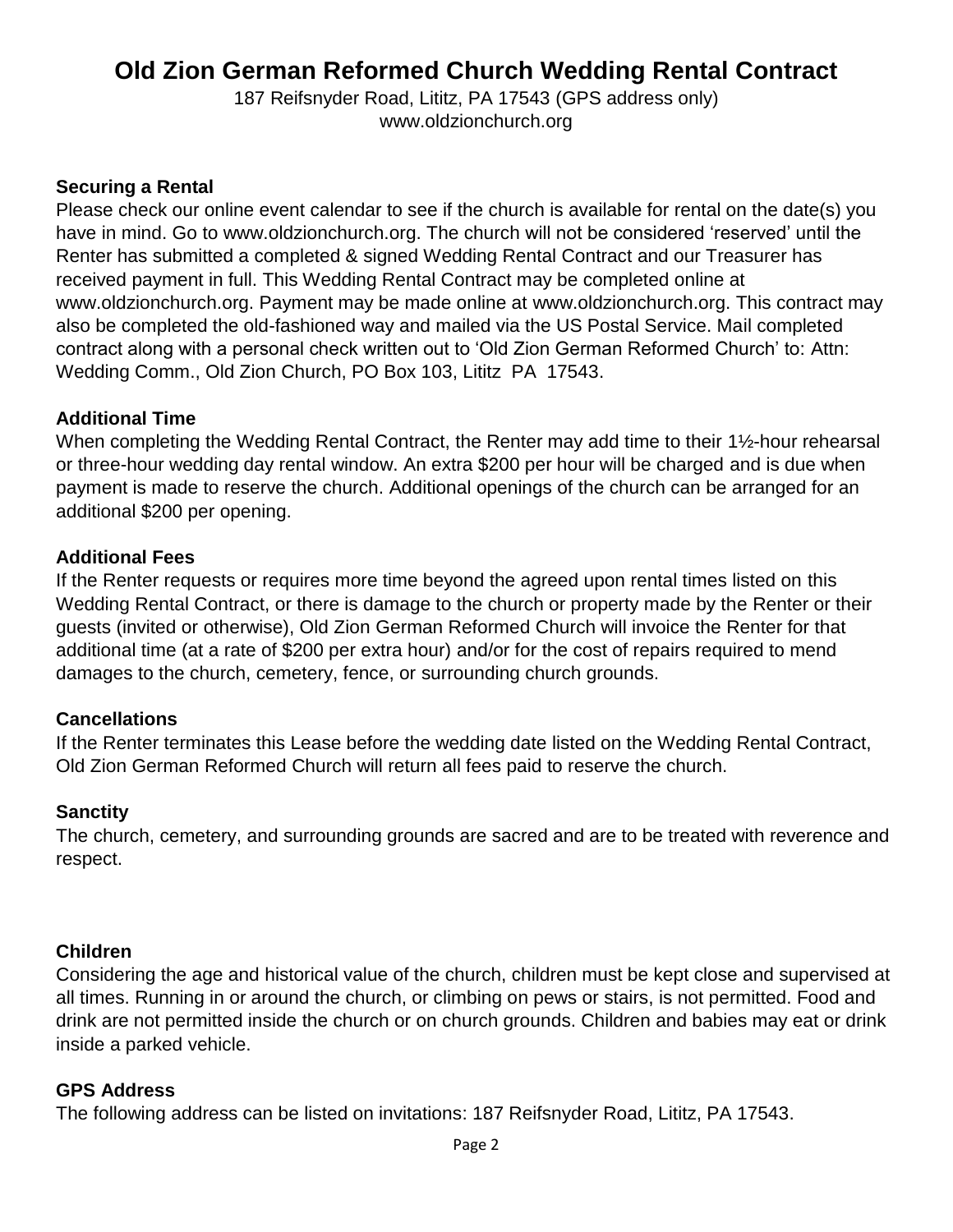187 Reifsnyder Road, Lititz, PA 17543 (GPS address only) [www.oldzionchurch.org](http://www.oldzionchurch.org/)

### **Officiant**

The Renter is responsible for securing an officiant.

# **Music**

The Renter is responsible for securing musicians, singers, and/or musical instruments.

a. Use of the pump organ on the second floor gallery is permitted, but only by an organist that has been approved by the Old Zion Board of Directors. Old Zion German Reformed Church is not responsible for inoperability of the organ on the day of the event. Contact information for a local organist who is familiar with our pump organ is available from our Rental Coordinator.

b. All other music must be generated by the human voice, handheld wind instruments, handheld string instruments, or battery-powered music devices (keyboard, iPod with small portable speaker, etc.).

c. Instruments must be small enough that they can be carried in and out of the church by one person (cello, fiddle, violin, harp, flute, etc.). If an instrument cannot be carried into the church by one person (without the assistance of a hand truck), it is not permitted. Therefore, pianos, and drum sets are not permitted.

d. Contact information for local musicians who have played in the church is available from our Rental Coordinator upon request.

# **Food & Drink**

Old Zion German Reformed Church is not a reception venue. Food, drink, and snacks are not permitted by adults or children on church grounds, inside the church, or in the cemetery due to the original condition of the historic church. Food trucks are not permitted.

# **Tobacco & Alcohol**

Alcoholic beverages, illegal drugs, and smoking of any kind (including vaping) are not permitted.

# **Decorations**

The Renter must make arrangements to have all decorations set up during the 1½-hour rehearsal and/or within the three-hour wedding day rental window.

- a. Floral arrangements must be lightweight and not require watering or misting. Silk or dried flowers are strongly encouraged.
- b. Flowers and other decorations may be placed on the water pump & trough, corners of the church steps, communion cupboard, and windowsills located on either side of the pulpit only.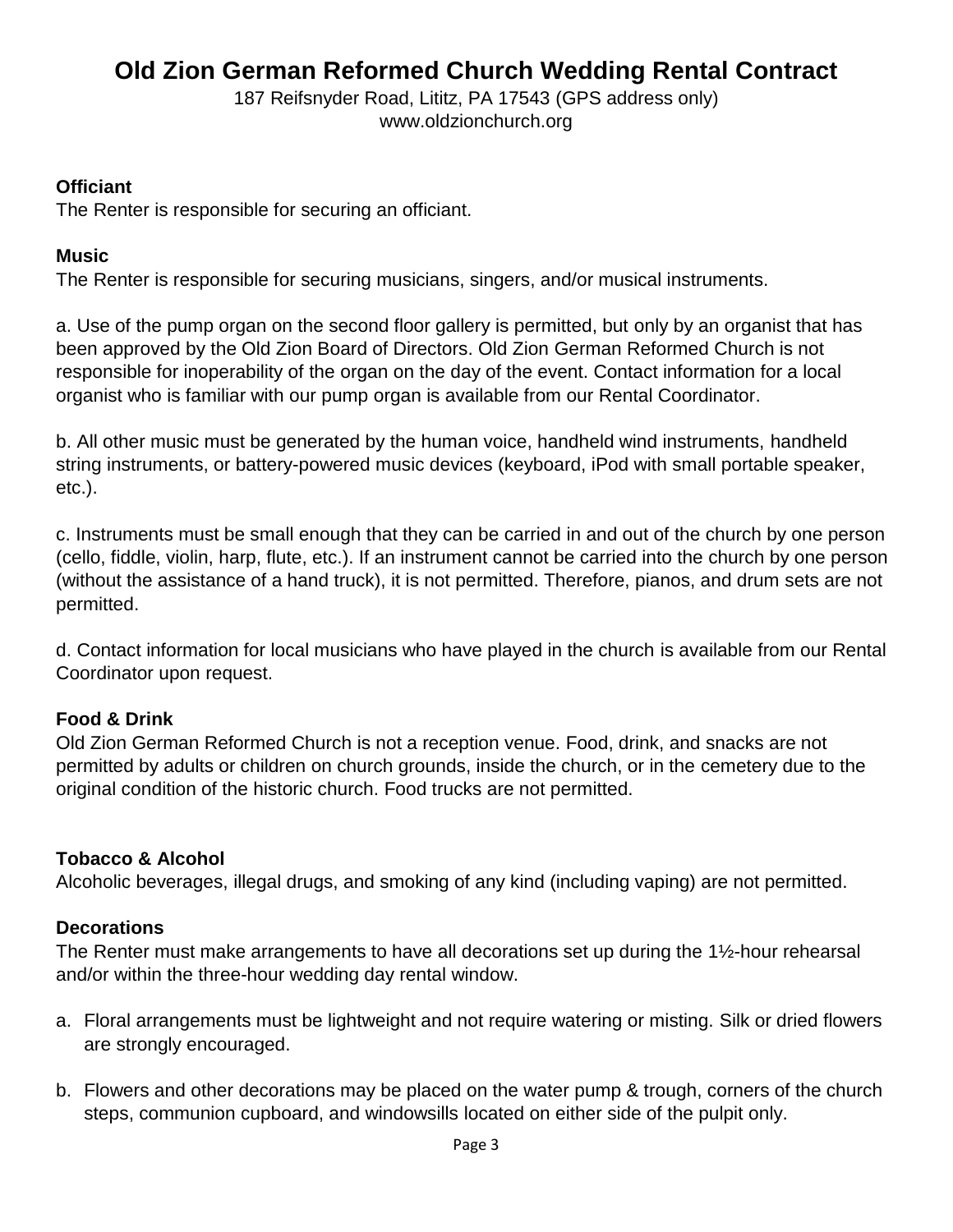187 Reifsnyder Road, Lititz, PA 17543 (GPS address only) [www.oldzionchurch.org](http://www.oldzionchurch.org/)

- c. Existing nails on the church doors, columns, and other areas throughout the church may be used to hang lightweight decorations. Watering or misting is not permitted, therefore silk or dried flowers are strongly encouraged.
- d. Hammering new nails into wood or using tape, glue, putty, Velcro, Command hooks, staples, or tacks is not permitted.
- e. Hanging objects from the chandelier, wineglass pulpit, balcony, or ceiling is not permitted.
- f. Throwing rice, birdseed, real or artificial flower petals, confetti, or any other debris inside or outside of the church is not permitted. Alternatives such as ribbon wands and bubbles are permitted for use outside.
- g. Unity candle sets are permitted but must be 'dripless' and surrounded by glass globes. The globes prevent damage to the communion cupboard and keep the flame from being extinguished by cross breezes during the ceremony. If your unity candle is not dripless, please notify our Rental Coordinator so pretty ways to protect the wood on the communion cupboard can be discussed and planned in advance.
- h. Upon request, Old Zion German Reformed Church will provide the Renter with three dripless candles, three rustic candleholders, and three glass hurricane 'globes' at no extra charge. These candles (with glass globes) may be lit and placed in the windowsills located on either side of the wineglass pulpit and on the communion cupboard only. Candles may be placed in wall sconces, but not be lit. Lighted candles are not permitted on the second floor.

### **Communion**

The bride & groom only may consume bread and/or wine for Communion as part of their ceremony. The wine must be kept in a container with a tight-fitting lid that would stay in place if the container was accidentally knocked over. All communion items should be kept on a tray, and the communion cupboard should be covered with an absorbent cloth to catch any possible spills that could occur.

# **Photography**

The Renter must have indoor photos taken within the three-hour wedding day rental window. Outdoor photos may be taken before and/or after the three-hour wedding day rental window, at which time the church will be locked. Please notify our Rental Coordinator if you plan to be on church grounds before or after your rental window. Photos are not permitted in the cemetery. The wineglass pulpit and the stairs leading to it are to be used by the officiant only. Group photos are not permitted on the stairs leading to the pulpit.

### **Receiving Line**

To help keep the Renter within their three-hour rental window, Old Zion German Reformed Church suggests not having a receiving line. Instead, we suggest having the Best Man make an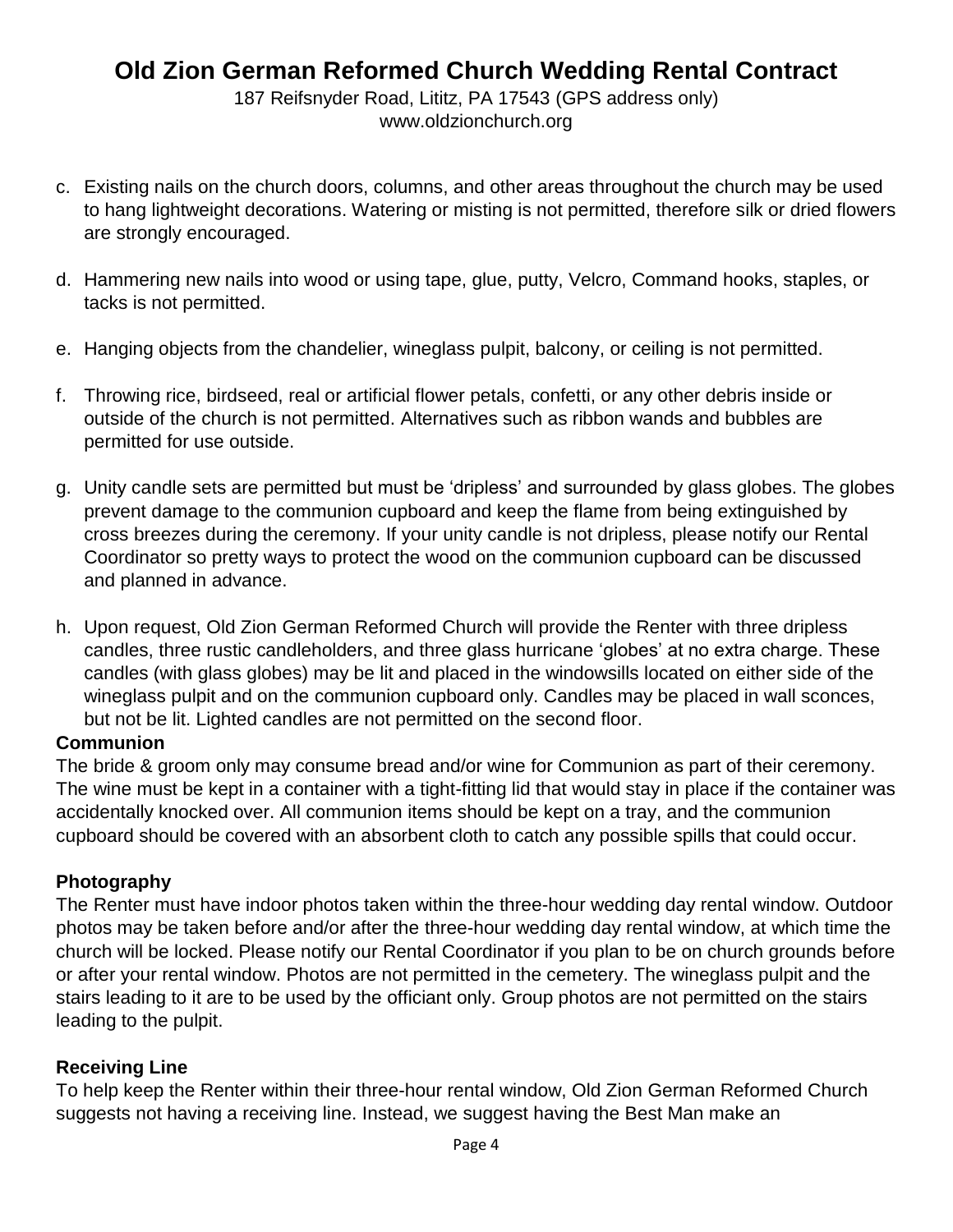187 Reifsnyder Road, Lititz, PA 17543 (GPS address only) [www.oldzionchurch.org](http://www.oldzionchurch.org/)

announcement after the bridal party has exited the church. The announcement should ask guests to head to the reception site, where they will be 'received' by the bride & groom. Doing so will allow the happy couple a little quiet time together inside the church and allow time for indoor photos before the church is locked.

### **Animals**

Animals are not permitted on church property except certified service animals.

# **In Case of Rain**

The Renter is permitted to erect a small portable 10' x 10' canopy for the purpose of staying dry in the event of rain. The renter is responsible for purchasing, erecting, and dismantling the canopy.

# **Windows & Doors**

The Renter may not open any windows or doors. Board Members of Old Zion German Reformed Church will be present at the rehearsal and wedding, and will be responsible for opening doors and windows as needed. Brick doorstops must be used in order to prevent doors from blowing open or slamming shut.

# **Clean Up**

The Renter will be responsible for a thorough clean-up of the church property to the same condition as that preceding the rental. Clean up must take place immediately following the event. If the Renter fails to commence the required clean up immediately following the rental, Old Zion German Reformed Church volunteers will clean up, the cost of which will be paid by the Renter. The Renter forfeits claim to any decorations that are left behind.

# **Repairs**

At all times during the rental period, Renter will take all actions necessary to maintain the church in good order and repair. The Renter will pay for all repairs to the church and other parts of Old Zion German Reformed Church's property which are necessitated by any acts of lack of due care on the part of the Renter or guests, invited or otherwise.

# **Lost & Found**

Old Zion German Reformed Church is not responsible for any items, lost or stolen, at the time of the event. However, every effort will be made to locate the owner of any items left behind.

# **Supervision**

The Renter understands that Board Members of Old Zion German Reformed Church reserve the right to be present at the event or any other time the Renter or the Renter's representative is in the building.

# **Event Insurance**

The Renter is not required to purchase Event Insurance.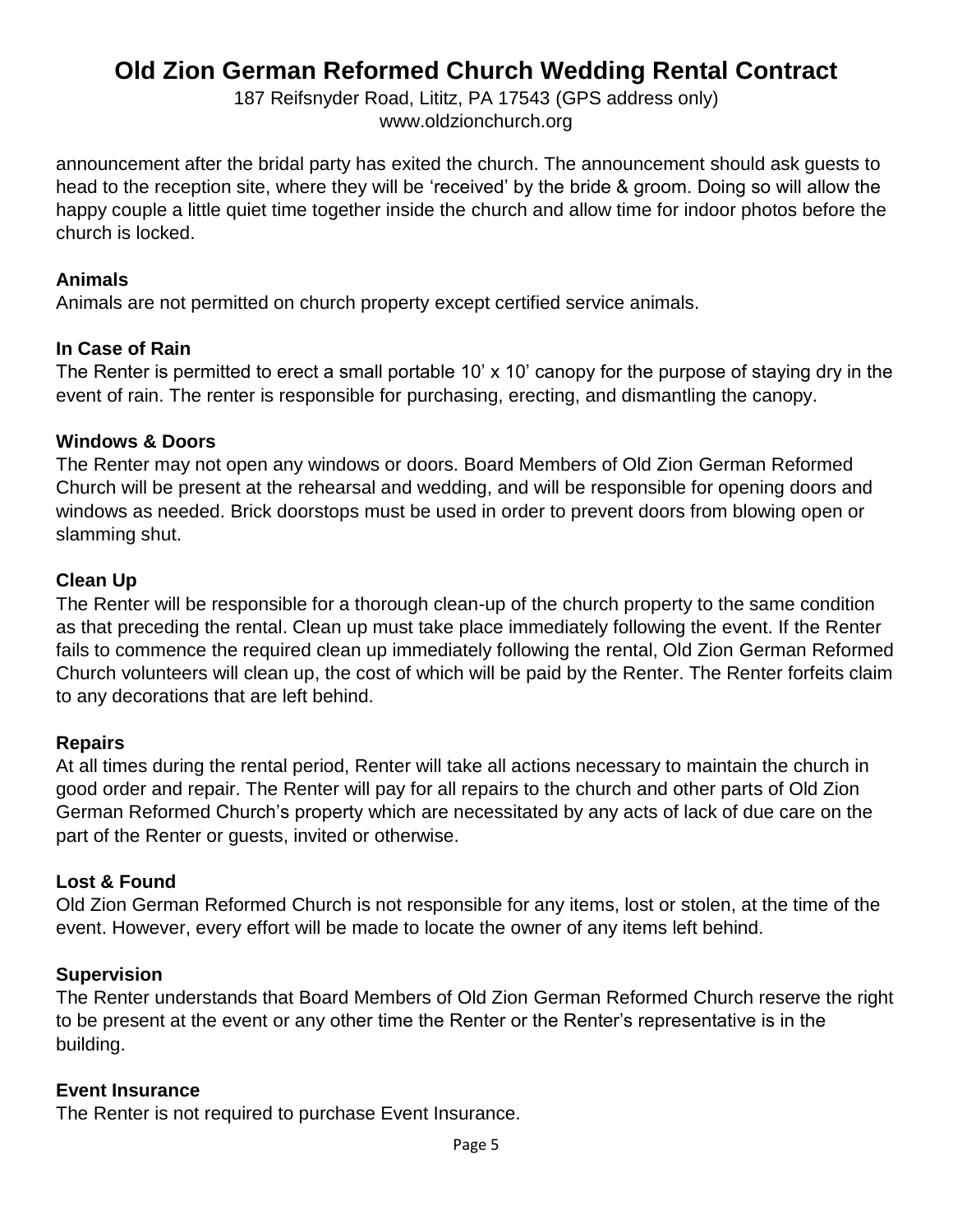187 Reifsnyder Road, Lititz, PA 17543 (GPS address only) [www.oldzionchurch.org](http://www.oldzionchurch.org/)

### **Indemnification of Old Zion German Reformed Church**

Renter agrees to indemnify and hold the Old Zion Board harmless of, from, and against all claims, actions, damages, liabilities, and expenses including attorney fees asserted against Old Zion German Reformed Church or its Board Members on account of injuries to person or damage to property whether or not any such damages or injury may be caused either proximately or remotely, wholly or in part, by any act or omission, whether negligent or not, of the Old Zion German Reformed Church or its Board Members or any of their agents, servants, employees, patrons, or guests (while such guests are on the rented premises) or any other person entering upon the rented premises under or with the expressed or implied invitation of the Renter, or if any such injury or damage may in any other way arise from or out of the occupancy or use of the Renter and his or her agents, employees, and guests of the rented premises. This paragraph is for the benefit of the Old Zion German Reformed Church and Board of Directors only and no right of action will accrue to any third party by way of subrogation or otherwise.

### **Authority of Renter**

If the Renter is other than an individual, the undersigned individual represents that s/he has the authority to execute this Wedding Rental Contract on behalf of the Renter and further agrees to personally guarantee all liabilities of the Renter hereunder.

# **Communication**

Please share copies of this agreement and/or communicate the expectations you agreed to with all people involved in your wedding including:

- Best Man & Maid/Matron of Honor
- Bridesmaids & Groomsmen
- Wedding Planner
- Decorator(s) & Florist(s)
- Musician(s)
- Photographer(s) & Videographer(s)

# **Questions**

Still have questions? Check out the Frequently Asked Questions (FAQs) on our website at [www.oldzionchurch.org.](http://www.oldzionchurch.org/) If you can't find the answer to your question(s) there, contact our Rental Coordinator at dottieboyd@gmail.com.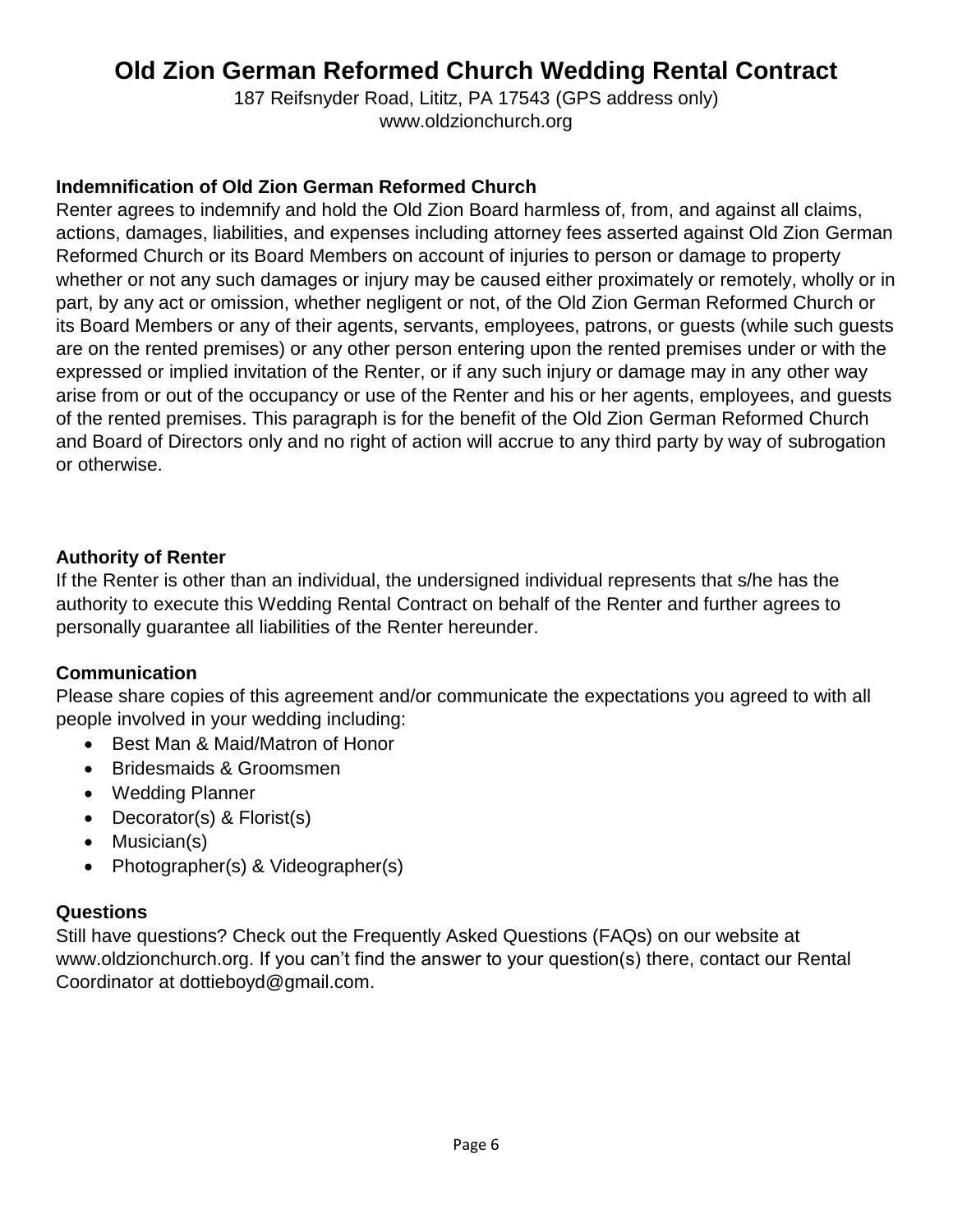187 Reifsnyder Road, Lititz, PA 17543 (GPS address only) [www.oldzionchurch.org](http://www.oldzionchurch.org/)

This rental contract is made between Old Zion German Reformed Church, 187 Reifsnyder Road, Lititz, Pennsylvania and the undersigned Renter. The Renter acknowledges that s/he has had an opportunity to read the Wedding Rental Contract prior to signing it. The Renter will complete this Wedding Rental Contract and return it to the Rental Coordinator of Old Zion German Reformed Church. The Renter agrees to be legally bound by all terms of the Wedding Rental Contract.

| Renter's Name: __________________________ □ Bride □ Groom □ Other: ____________                                                                                                             |
|---------------------------------------------------------------------------------------------------------------------------------------------------------------------------------------------|
| Number of Guests You Plan to Invite (must be less than 180): _____                                                                                                                          |
| Ceremony Start Time: ______: ______                                                                                                                                                         |
| Wedding Day Rental Window (three hours): ____: ___ to ____: ___                                                                                                                             |
| Rehearsal Date (MM/DD/YY): ____/___/____/                                                                                                                                                   |
| Rehearsal Time (1 <sup>1/2</sup> hours): ____: ____ to ____: ____                                                                                                                           |
| <b>Rental Fees:</b><br>$\Box$ \$675 (1½ hours for rehearsal prior to wedding & 3-hours on day of wedding)<br>$\Box$ \$200 for each additional hour (# of additional hours requested: _____) |
| Total Due: \$ _______________ □ Personal Check # ______ □ Online                                                                                                                            |
| (Name of Renter)                                                                                                                                                                            |
| Wedding Rental Contract and agree to abide by the conditions.                                                                                                                               |
|                                                                                                                                                                                             |
|                                                                                                                                                                                             |
|                                                                                                                                                                                             |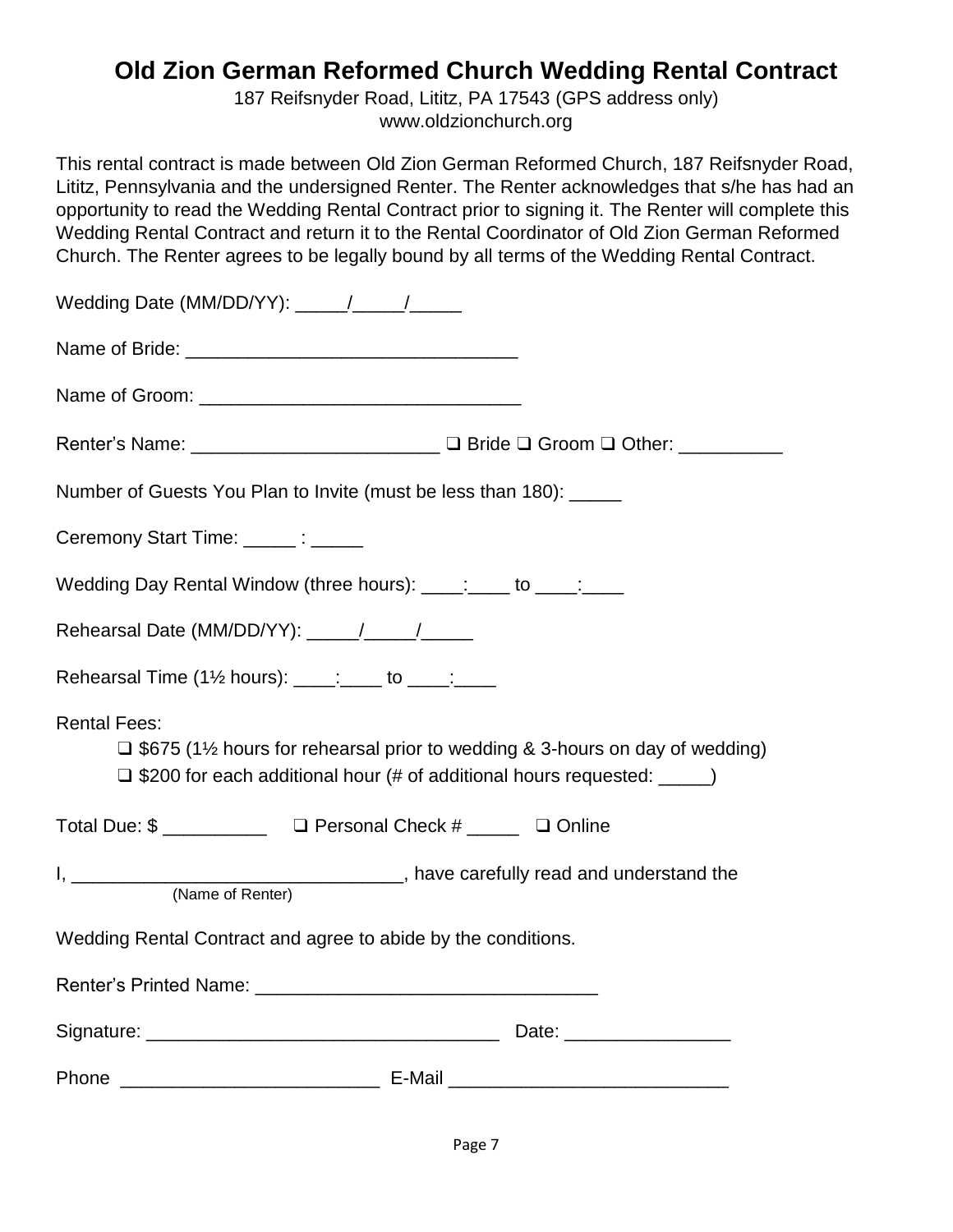187 Reifsnyder Road, Lititz, PA 17543 (GPS address only) [www.oldzionchurch.org](http://www.oldzionchurch.org/)

Renter's Mailing Address \_\_\_\_\_\_\_\_\_\_\_\_\_\_\_\_\_\_\_\_\_\_\_\_\_\_\_\_\_\_\_\_\_\_\_\_\_\_\_\_\_

How did you hear about Old Zion German Reformed Church?

| $\Box$ Family Member |  |
|----------------------|--|
| $\Box$ Friend        |  |
| □ Google Search      |  |
| $\Box$ The Knot.com  |  |
| $\Box$ Facebook      |  |
| $\Box$ Instagram     |  |
| $\Box$ Other:        |  |

### **FOR RENTAL COORDINATOR'S USE ONLY:**

| Date Paper Contract & Check Were Received: _________ | Check #:                       |
|------------------------------------------------------|--------------------------------|
| Date Check Was Given to Treasurer:                   | $\Box$ Mailed $\Box$ In person |
| Date Online Contract Was Received: __                | Date Online Payment Made:      |
| Date Renter Was Contacted to Confirm Receipt:        |                                |

# **Wedding Party Contact Information**

Page 8